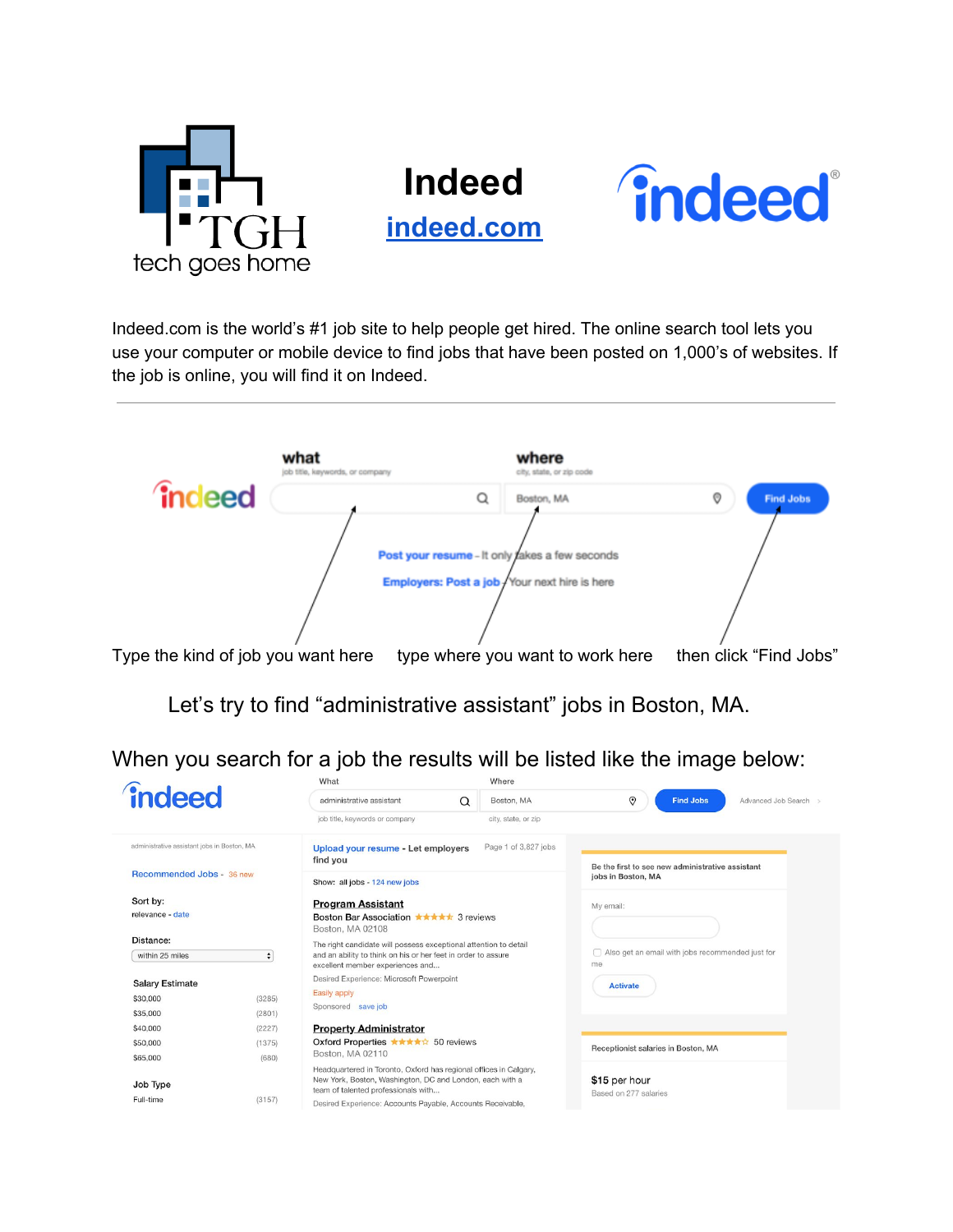For each listing, you will see:

- The name of the position
- The name of the name of the company
- Reviews of the Company
- Location
- A brief job description

To see a longer job description and how to apply for a job, click on the job listing and all of that additional information will be displayed on the right side of the screen.



As you can see, we have a lot of jobs to choose from.

To narrow your search results down a bit we can sort them by relevance to only show jobs that interest us. You can choose to see jobs by distance from your home, salary, company and even job type.

| Distance:       |        |
|-----------------|--------|
| within 25 miles | ¢)     |
| Salary Estimate |        |
| \$30,000        | (3279) |
| \$35,000        | (2796) |
| \$40,000        | (2226) |
| \$50,000        | (1374) |
| \$65,000        | (680)  |
| Job Type        |        |
| Full-time       | (3153) |
| Part-time       | (601)  |
| Contract        | (312)  |
| Temporary       | (211)  |
| Commission      | (18)   |
| Internship      | (17)   |

Page 1 of 3,827 jobs